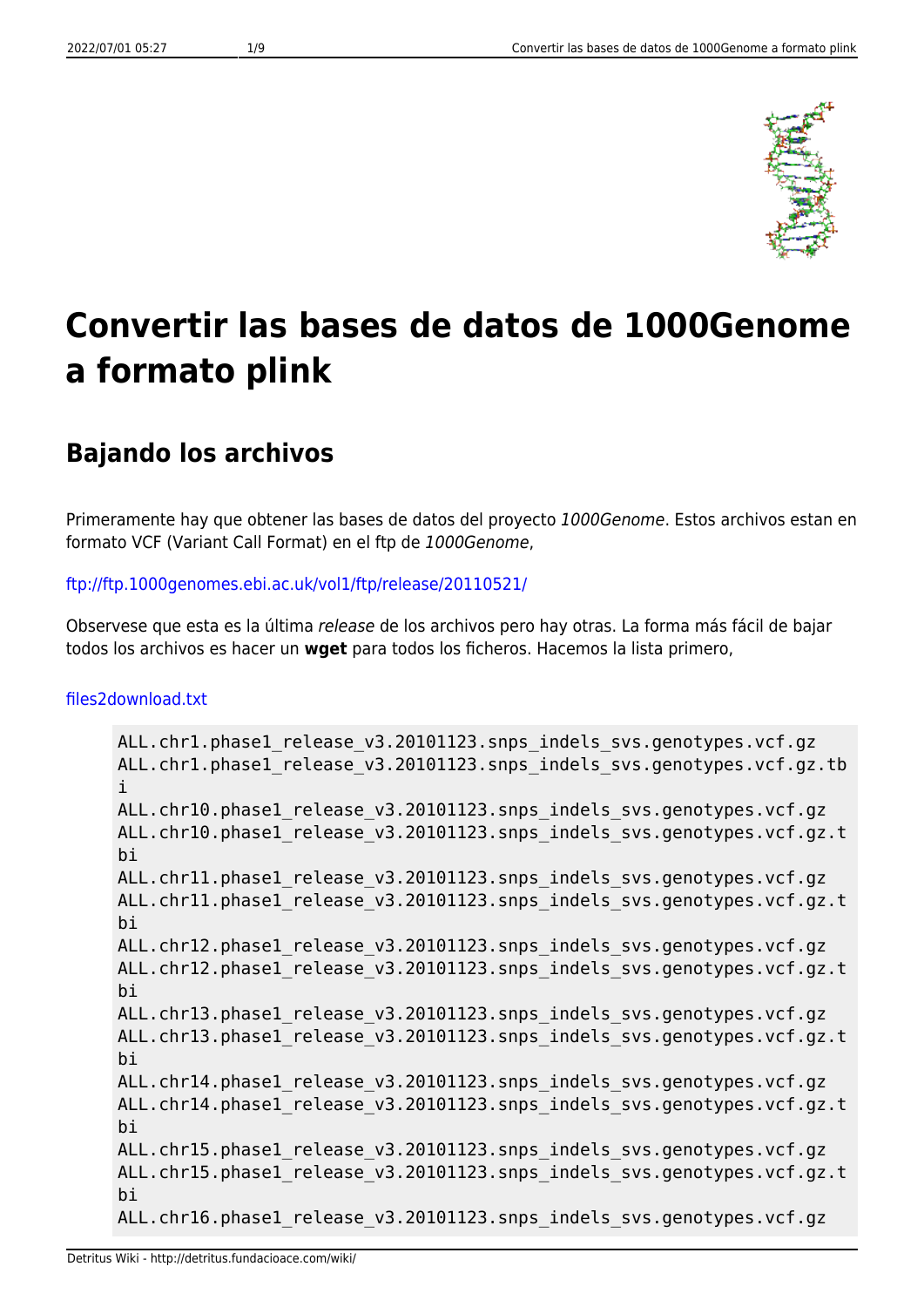ALL.chr16.phase1 release v3.20101123.snps indels svs.genotypes.vcf.gz.t bi ALL.chr17.phase1 release v3.20101123.snps indels svs.genotypes.vcf.gz ALL.chr17.phase1 release v3.20101123.snps indels svs.genotypes.vcf.gz.t bi ALL.chr18.phase1 release v3.20101123.snps indels svs.genotypes.vcf.gz ALL.chr18.phase1\_release\_v3.20101123.snps\_indels\_svs.genotypes.vcf.gz.t bi ALL.chr19.phase1 release v3.20101123.snps indels svs.genotypes.vcf.gz ALL.chr19.phase1 release v3.20101123.snps indels svs.genotypes.vcf.gz.t bi ALL.chr2.phase1\_release\_v3.20101123.snps\_indels\_svs.genotypes.vcf.gz ALL.chr2.phase1 release v3.20101123.snps indels svs.genotypes.vcf.gz.tb i ALL.chr20.phase1 release v3.20101123.snps indels svs.genotypes.vcf.gz ALL.chr20.phase1 release v3.20101123.snps indels svs.genotypes.vcf.gz.t bi ALL.chr21.phase1 release v3.20101123.snps indels svs.genotypes.vcf.gz ALL.chr21.phase1 release v3.20101123.snps indels svs.genotypes.vcf.gz.t bi ALL.chr22.phase1 release v3.20101123.snps indels svs.genotypes.vcf.gz ALL.chr22.phase1 release v3.20101123.snps indels svs.genotypes.vcf.gz.t bi ALL.chr3.phase1 release v3.20101123.snps indels svs.genotypes.vcf.gz ALL.chr3.phase1\_release\_v3.20101123.snps\_indels\_svs.genotypes.vcf.gz.tb i ALL.chr4.phase1 release v3.20101123.snps indels svs.genotypes.vcf.gz ALL.chr4.phase1 release v3.20101123.snps indels svs.genotypes.vcf.gz.tb i ALL.chr5.phase1 release v3.20101123.snps indels svs.genotypes.vcf.gz ALL.chr5.phase1 release v3.20101123.snps indels svs.genotypes.vcf.gz.tb i ALL.chr6.phase1 release v3.20101123.snps indels svs.genotypes.vcf.gz ALL.chr6.phase1 release v3.20101123.snps indels svs.genotypes.vcf.gz.tb i ALL.chr7.phase1 release v3.20101123.snps indels svs.genotypes.vcf.gz ALL.chr7.phase1 release v3.20101123.snps indels svs.genotypes.vcf.gz.tb i ALL.chr8.phase1\_release\_v3.20101123.snps\_indels\_svs.genotypes.vcf.gz ALL.chr8.phase1\_release\_v3.20101123.snps\_indels\_svs.genotypes.vcf.gz.tb i ALL.chr9.phase1 release v3.20101123.snps indels svs.genotypes.vcf.gz ALL.chr9.phase1 release v3.20101123.snps indels svs.genotypes.vcf.gz.tb i

**Nota:** Los archivos .tbi son los indices que usan las herramientas de procesamiento de VCF para poder leer mas rapidos las DBs. Los he puesto aqui para que no sorprenda su existencia.

y despues la bajamos,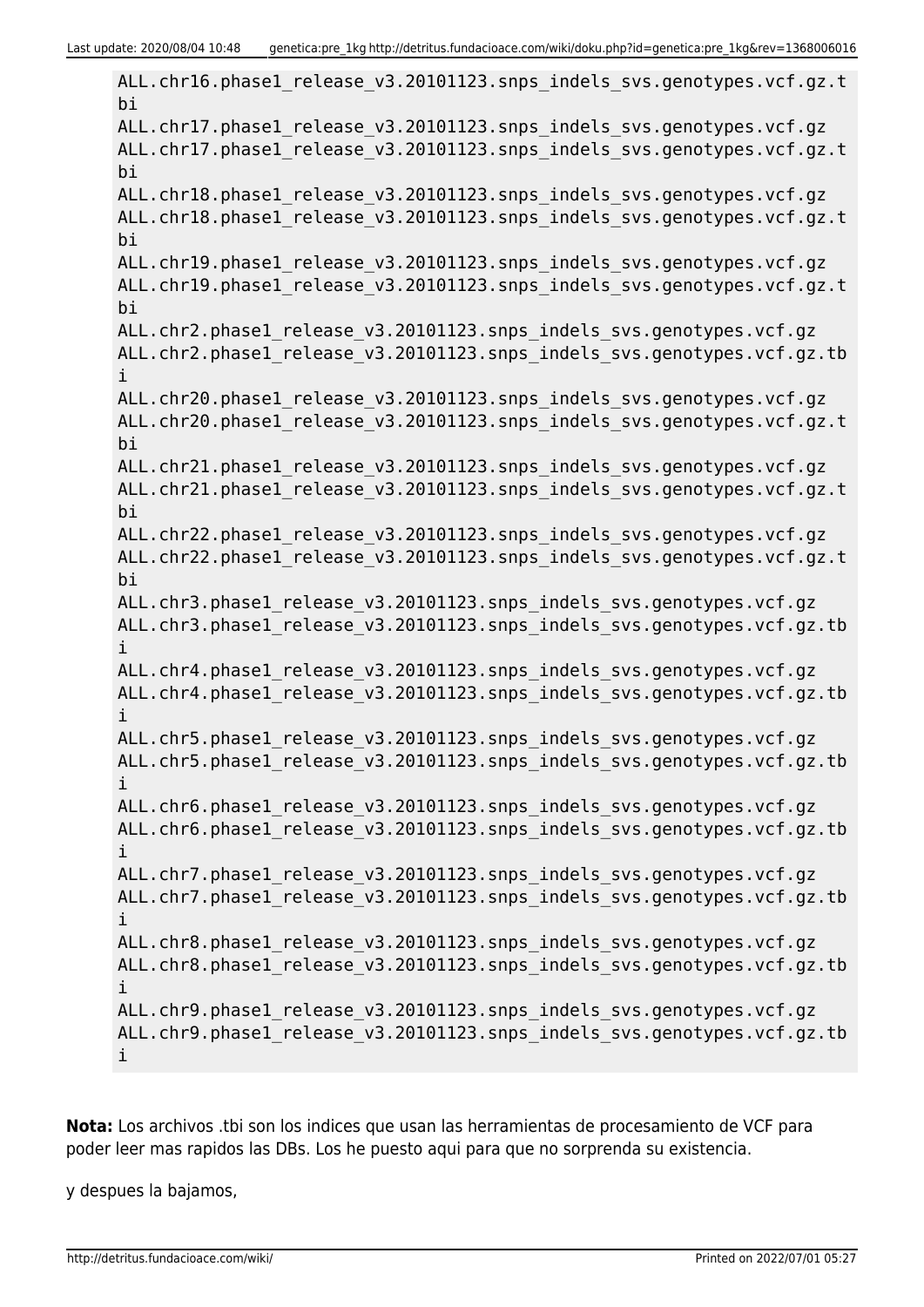```
alias fget='wget -U "Mozilla/5.0 (X11; Linux x86_64; rv:10.0.11)
Gecko/20121121 Firefox/10.0.11"';
for x in `cat files2download.txt`; do fget
ftp://ftp.1000genomes.ebi.ac.uk/vol1/ftp/release/20110521/$x ; done
```
## **Convirtiendo con vcf\_to\_ped\_converter.pl**

Una vez que tengamos los archivos vamos a buscar los conversores necesarios. La descripcion de como se convierte puede verse en <http://www.1000genomes.org/faq/can-i-convert-vcf-files-plinkped-format>

Hay dos scripts que son necesarios vcf to ped converter.pl y tabix. El primero es un script de perl cuya ultima version puede obtenerse de, [ftp://ftp.1000genomes.ebi.ac.uk/vol1/ftp/technical/browser/vcf\\_to\\_ped\\_converter/](ftp://ftp.1000genomes.ebi.ac.uk/vol1/ftp/technical/browser/vcf_to_ped_converter/)

El segundo es un paquete que forma parte de las [SAM Tools](http://samtools.sourceforge.net/) y que puede bajarse de [http://sourceforge.net/projects/samtools/files/tabix/.](http://sourceforge.net/projects/samtools/files/tabix/) La pagina de manual esa en <http://samtools.sourceforge.net/tabix.shtml>. Una vez bajado y **compilado** se debe configurar el PATH del usuario para que se tenga acceso a el. Todo esto está hecho en **detritus** y lo que faltaria por usuario es añadir el PATH al archivo ~/.bash profile. Algo así,

PATH=\$PATH:/opt/tabix

Cuando se intenta convertir los archivos que se han bajado da un error,

```
$ /opt/gntics/vcf_to_ped_convert.pl -vcf
/media/1000Genome/ALL.chr1.phase1 release v3.20101123.snps indels svs.genoty
pes.vcf.gz -sample_panel_file
/media/1000Genome/phase1_integrated_calls.20101123.ALL.panel -population CEU
-region 1:10583-249239465
[tabix] the index file either does not exist or is older than the vcf file.
Please reindex.
tabix exited with status 1 at /opt/gntics/vcf_to_ped_convert.pl line 198.
```
Lo que esta diciendo es que hay que reindexar el archivo. Esto se hace con,

```
tabix -p vcf
/media/1000Genome/ALL.chr1.phase1 release v3.20101123.snps indels svs.genoty
pes.vcf.gz
```
Despues de esto ya es posible convertir el archivo a formato ped,

```
$ /opt/gntics/vcf_to_ped_convert.pl -vcf
/media/1000Genome/ALL.chr1.phase1 release v3.20101123.snps indels svs.genoty
pes.vcf.gz -sample_panel_file
/media/1000Genome/phase1_integrated_calls.20101123.ALL.panel -population CEU
-population TSI -population IBS -region 1:10583-249239465
Created 1_10583-249239465.info and 1_10583-249239465.ped
```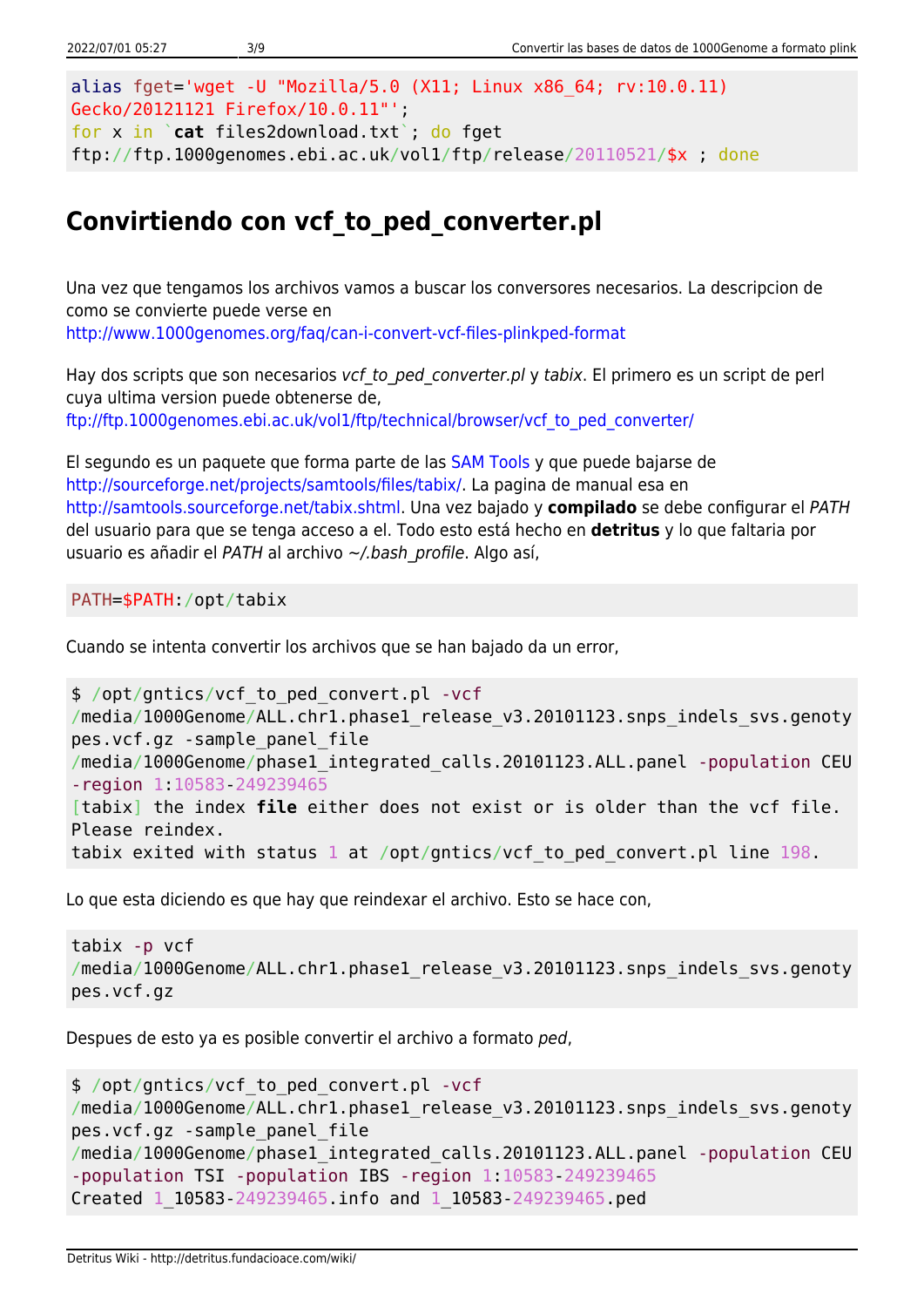Aqui va casi hemos terminado. Falta sólo convertir el archivo .info a un archivo .map. Esto se hace,

**awk** {'print "1 "\$1" 0 "\$2'} 1\_10583-249239465.info > 1\_10583-249239465.map

#### **batching**

Reindex:

```
for x in `cat files2download.txt | grep -v tbi`; do tabix -f -p vcf $x; done
```
Convert:

```
for x in `cat files2download.txt | grep -v tbi`;
do
chr=$(echo $x | sed 's/.*chr\(.*\)\.phase.*/\1/');
p0=$(zcat $x | grep "^$chr" | head -n 1 | awk {'print $2'});
pf=$(zcat $x | tail -n 1 | awk {'print $2'});
/opt/gntics/vcf to ped convert.pl -vcf *x -sample panel file
phase1_integrated_calls.20101123.ALL.panel -population CEU -population TSI -
population IBS -region $chr:$p0-$pf;
done;
```
info2map:

```
for x in *. info;
do
chr=$(echo $x | awk -F"_" {'print $1'});
awk -v chr="$chr" {'print chr" "$1" 0 "$2'} $x > ${x%.info}.map;
done;
```
### **Convirtiendo con VCFtools**

[VCFtools](http://vcftools.sourceforge.net/index.html) es una herramienta para manipular los archivos VCF. Entre otras cosas permite convertir a otros formatos tal y como se indica en la [documentacion.](http://vcftools.sourceforge.net/options.html) Tras bajar y **compilar** este paquete ha de añadirse al PATH del usuario en ~/.bash\_profile,

```
PATH=$PATH:/opt/vcftools_0.1.10/bin
```
Despues ejecutamos la conversión a tped, (la conversion a ped da problemas)

```
vcftools --gzvcf
ALL.chr9.phase1_release_v3.20101123.snps_indels_svs.genotypes.vcf.gz --
plink-tped --out chr9
```
y hacemos la traspuesta al mismo tiempo que el binario

plink --tped chr9.tped --tfam chr9.tfam --alleleACGT --make-bed --out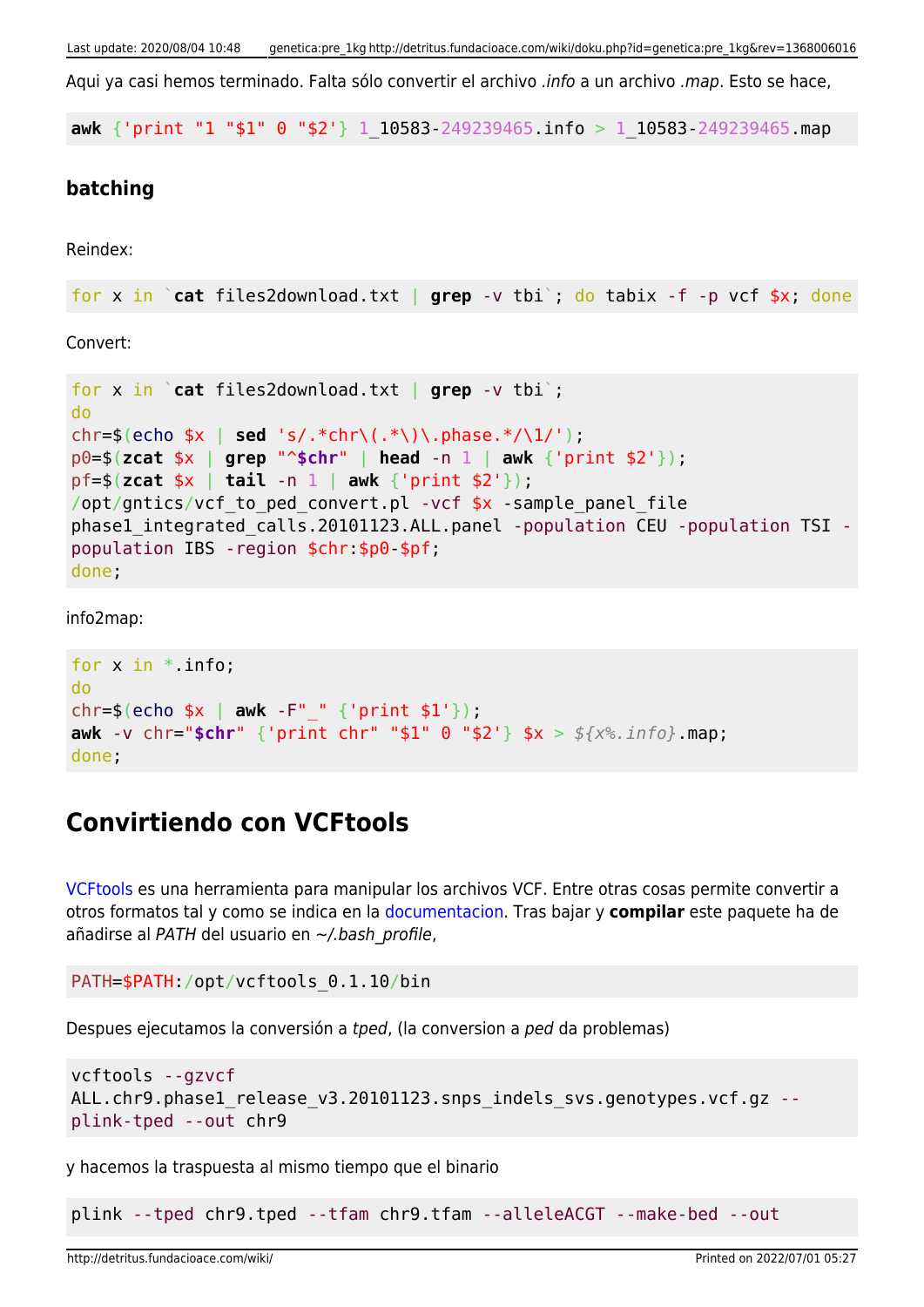#### chr9\_ok

#### **Ventajas**

- Puede convertirse **todo** el archivo vcf, no hay que especificar la poblacion.
- Tampoco hay que especificar las regiones a convertir.

#### **Desventajas**

• No hay una forma clara de especificar la poblacion target por lo que en principio hay que procesar todo junto (La cosa va a tardar bastante mas)

#### **batching**

Para correr esto por todos los archivos,

```
for x in `cat files2download.txt | grep -v tbi`;
do
chr=$(echo $x | sed 's/.*chr\(.*\)\.phase.*/\1/');
vcftools --gzvcf $x --plink-tped --out chr${chr}_tmp;
plink --tped chr${chr}_tmp.tped --tfam chr${chr}_tmp.tfam --alleleACGT --
make-bed --out all_chr${chr};
rm -rf chr${chr}_tmp.*;
done;
```
## **Preprocesando con plink**

Primero hay que recodificar los alelos a ACGT y de paso los pasamos a binario (solo es necesario si hemos converitdo con el primer metodo)

**Cuidado:** Hay que garantizar que el orden de los archivos sea el correcto para que el archivo resultante empiece por el cromosoma 1 (opcion -v de ls)

```
for x in * ped;
do
plink --file ${x%.ped} --out ${x%.ped} --alleleACGT --make-bed;
done;
```
Vamos a intentar juntarlos todos

```
afr=(`ls -v all_chr*.bed`);
for (( i=1; i<${#afr[@]}; i++ ));
do
x=${afr[$i]};
echo "${x} ${x%.bed}.bim ${x%.bed}.fam" >> allfiles.txt;
done;
x=${afr[0]};
plink --bfile ${x%.bed} --merge-list allfiles.txt --make-bed --out
```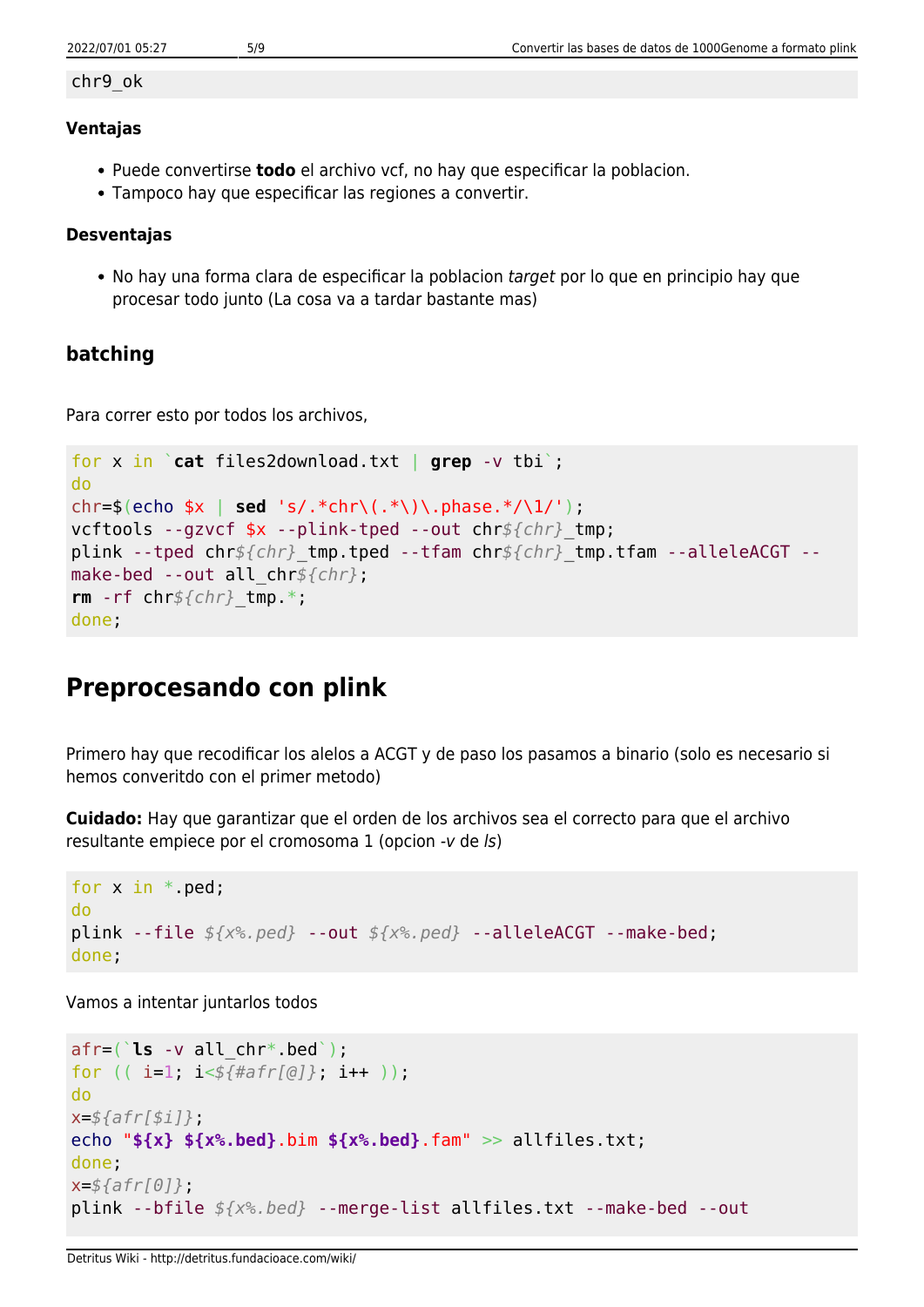Last update: 2020/08/04 10:48 genetica:pre\_1kg http://detritus.fundacioace.com/wiki/doku.php?id=genetica:pre\_1kg&rev=1368006016

1000genome\_all\_merged

## **Eligiendo solo los europeos**

```
$ awk {'if ($3=="EUR") print $1'}
/media/1000Genome/phase1_integrated_calls.20101123.ALL.panel >
individuals.txt
$ grep -f individuals.txt ../ALL/all_chr1.fam > eur_pop.txt
$ plink --bfile ../ALL/1000genome_all_merged --keep eur_pop.txt --make-bed -
-out 1000genome_eur
@----------------------------------------------------------@
        | PLINK! | v1.07 | 10/Aug/2009 |
 |----------------------------------------------------------|
   | (C) 2009 Shaun Purcell, GNU General Public License, v2 |
|----------------------------------------------------------|
 For documentation, citation & bug-report instructions:
         | http://pngu.mgh.harvard.edu/purcell/plink/ |
@----------------------------------------------------------@
Web-based version check ( --noweb to skip )
Connecting to web... OK, v1.07 is current
Writing this text to log file [ 1000genome eur.log ]
Analysis started: Mon May 6 16:38:21 2013
Options in effect:
        --bfile ../ALL/1000genome all merged
         --keep eur_pop.txt
         --make-bed
         --out 1000genome_eur
Reading map (extended format) from [ ../ALL/1000genome all merged.bim ]
39706712 markers to be included from [ ../ALL/1000genome all merged.bim ]
Reading pedigree information from [ ../ALL/1000genome all merged.fam ]
1092 individuals read from [ ../ALL/1000genome all merged.fam ]
0 individuals with nonmissing phenotypes
Assuming a disease phenotype (1=unaff, 2=aff, 0=miss)
Missing phenotype value is also -9
0 cases, 0 controls and 1092 missing
0 males, 0 females, and 1092 of unspecified sex
Warning, found 1092 individuals with ambiguous sex codes
Writing list of these individuals to [ 1000genome_eur.nosex ]
Reading genotype bitfile from [ ../ALL/1000genome all merged.bed ]
Detected that binary PED file is v1.00 SNP-major mode
Reading individuals to keep [ eur pop.txt ] ... 379 read
713 individuals removed with --keep option
Before frequency and genotyping pruning, there are 39706712 SNPs
379 founders and 0 non-founders found
```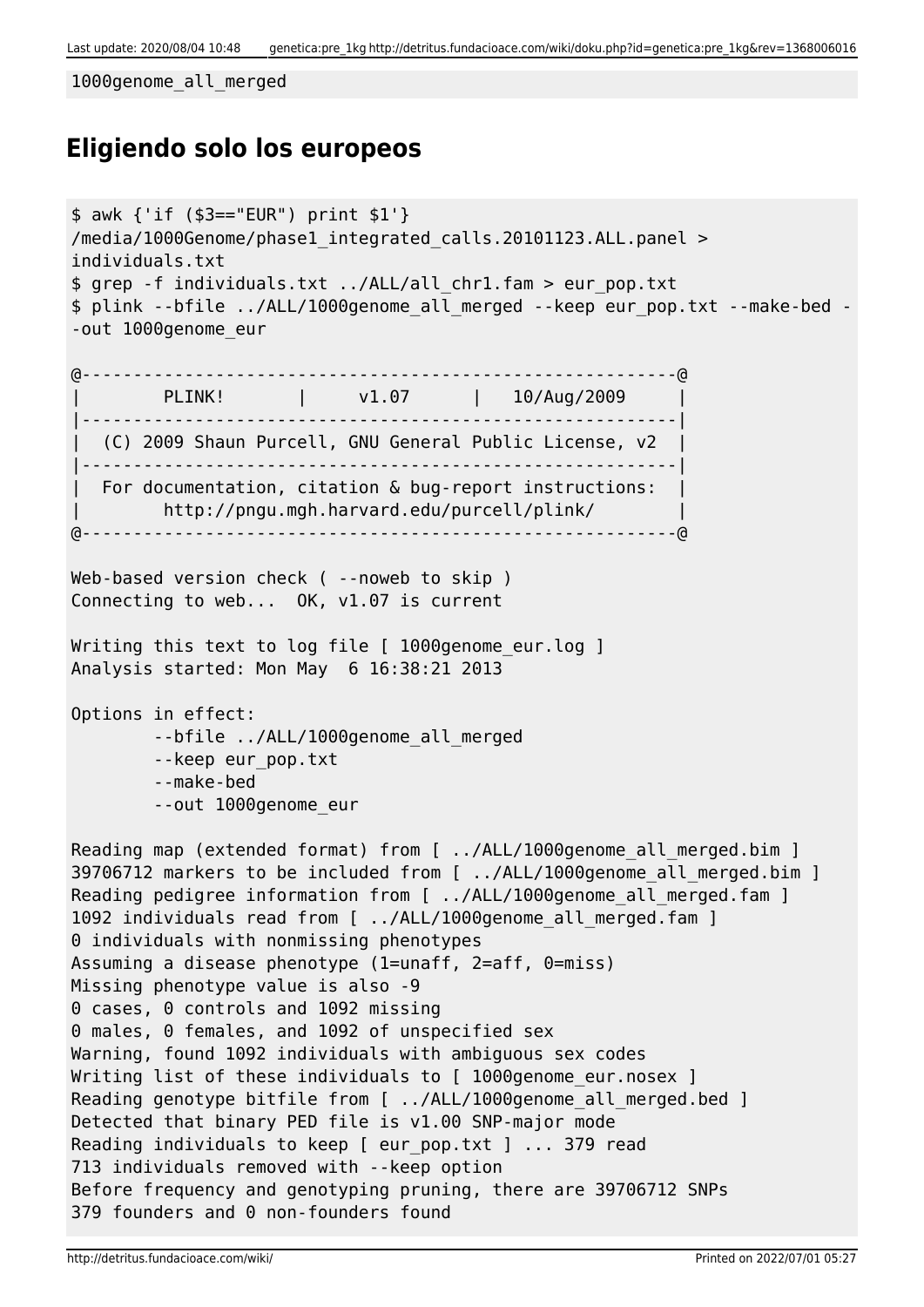```
Total genotyping rate in remaining individuals is 1
0 SNPs failed missingness test ( GENO > 1 )
0 SNPs failed frequency test ( MAF < 0 )
After frequency and genotyping pruning, there are 39706712 SNPs
After filtering, 0 cases, 0 controls and 379 missing
After filtering, 0 males, 0 females, and 379 of unspecified sex
Writing pedigree information to [ 1000genome eur.fam ]
Writing map (extended format) information to [ 1000genome eur.bim ]
Writing genotype bitfile to [ 1000genome_eur.bed ]
Using (default) SNP-major mode
Analysis finished: Mon May 6 16:59:16 2013
```
## **y ya ta**

Ahora hay que seguir fundiendo la DB que tenemos con nuestros datos: [para poder imputar](http://detritus.fundacioace.com/wiki/doku.php?id=genetica:plink_1kg_impute)

# **porqueria que puede pasar**

### **DUPLICATE MARKERS FOUND**

```
$ vcftools --gzvcf
/media/1000Genome/ALL.chr22.phase1 release v3.20101123.snps indels svs.genot
ypes.vcf.gz --plink-tped --out chr22_tmp && plink --tped chr22_tmp.tped --
tfam chr22_tmp.tfam --alleleACGT --make-bed --out all_chr22 && rm -rf
chr22_tmp.*
VCFtools - v0.1.10
(C) Adam Auton 2009
Parameters as interpreted:
     --gzvcf
/media/1000Genome/ALL.chr22.phase1 release v3.20101123.snps indels svs.genot
ypes.vcf.gz
     --out chr22_tmp
     --plink-tped
Using zlib version: 1.2.3
Versions of zlib >= 1.2.4 will be *much* faster when reading zipped VCF
files.
Reading Index file.
File contains 494328 entries and 1092 individuals.
Applying Required Filters.
After filtering, kept 1092 out of 1092 Individuals
After filtering, kept 494328 out of a possible 494328 Sites
Writing PLINK TPED file ... Writing PLINK TFAM file ... Done.
```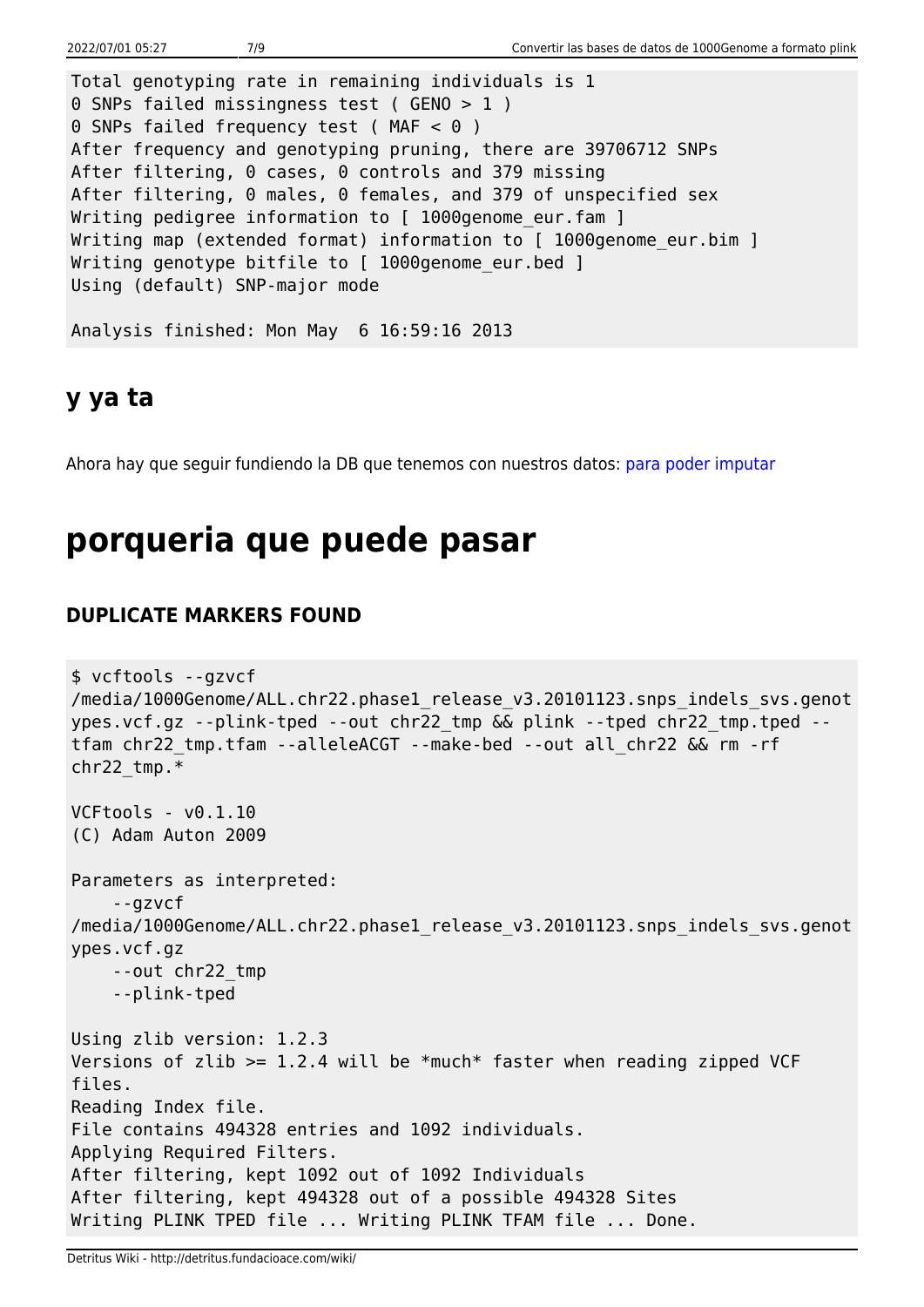Last update: 2020/08/04 10:48 genetica:pre\_1kg http://detritus.fundacioace.com/wiki/doku.php?id=genetica:pre\_1kg&rev=1368006016

```
Run Time = 1231.00 seconds@----------------------------------------------------------@
       | PLINK! | v1.07 | 10/Aug/2009 |
|----------------------------------------------------------|
| (C) 2009 Shaun Purcell, GNU General Public License, v2 |
|----------------------------------------------------------|
| For documentation, citation & bug-report instructions: |
| http://pngu.mgh.harvard.edu/purcell/plink/ |
@----------------------------------------------------------@
Web-based version check ( --noweb to skip )
Connecting to web... OK, v1.07 is current
Writing this text to log file [ all chr22.log ]
Analysis started: Thu May 2 09:37:16 2013
Options in effect:
     --tped chr22_tmp.tped
     --tfam chr22_tmp.tfam
    --alleleACGT
     --make-bed
     --out all_chr22
Reading pedigree information from [ chr22 tmp.tfam ]
1092 individuals read from [ chr22 tmp.tfam ]
0 individuals with nonmissing phenotypes
Assuming a disease phenotype (1=unaff, 2=aff, 0=miss)
Missing phenotype value is also -9
0 cases, 0 controls and 1092 missing
0 males, 0 females, and 1092 of unspecified sex
Warning, found 1092 individuals with ambiguous sex codes
Writing list of these individuals to [ all chr22.nosex ]
494328 (of 494328) markers to be included from [ chr22_tmp.tped ]
 *** WARNING *** DUPLICATE MARKERS FOUND ***
Duplicate marker name found: [ rs11457237 ]
Duplicate marker name found: [ rs113940759 ]
Duplicate marker name found: [ rs71904485 ]
Before frequency and genotyping pruning, there are 494328 SNPs
1092 founders and 0 non-founders found
Total genotyping rate in remaining individuals is 1
0 SNPs failed missingness test ( GENO > 1 )
0 SNPs failed frequency test (MAF < 0)
After frequency and genotyping pruning, there are 494328 SNPs
After filtering, 0 cases, 0 controls and 1092 missing
After filtering, 0 males, 0 females, and 1092 of unspecified sex
Writing pedigree information to [ all chr22.fam ]
Writing map (extended format) information to [ all chr22.bim ]
Writing genotype bitfile to [ all chr22.bed ]
Using (default) SNP-major mode
```